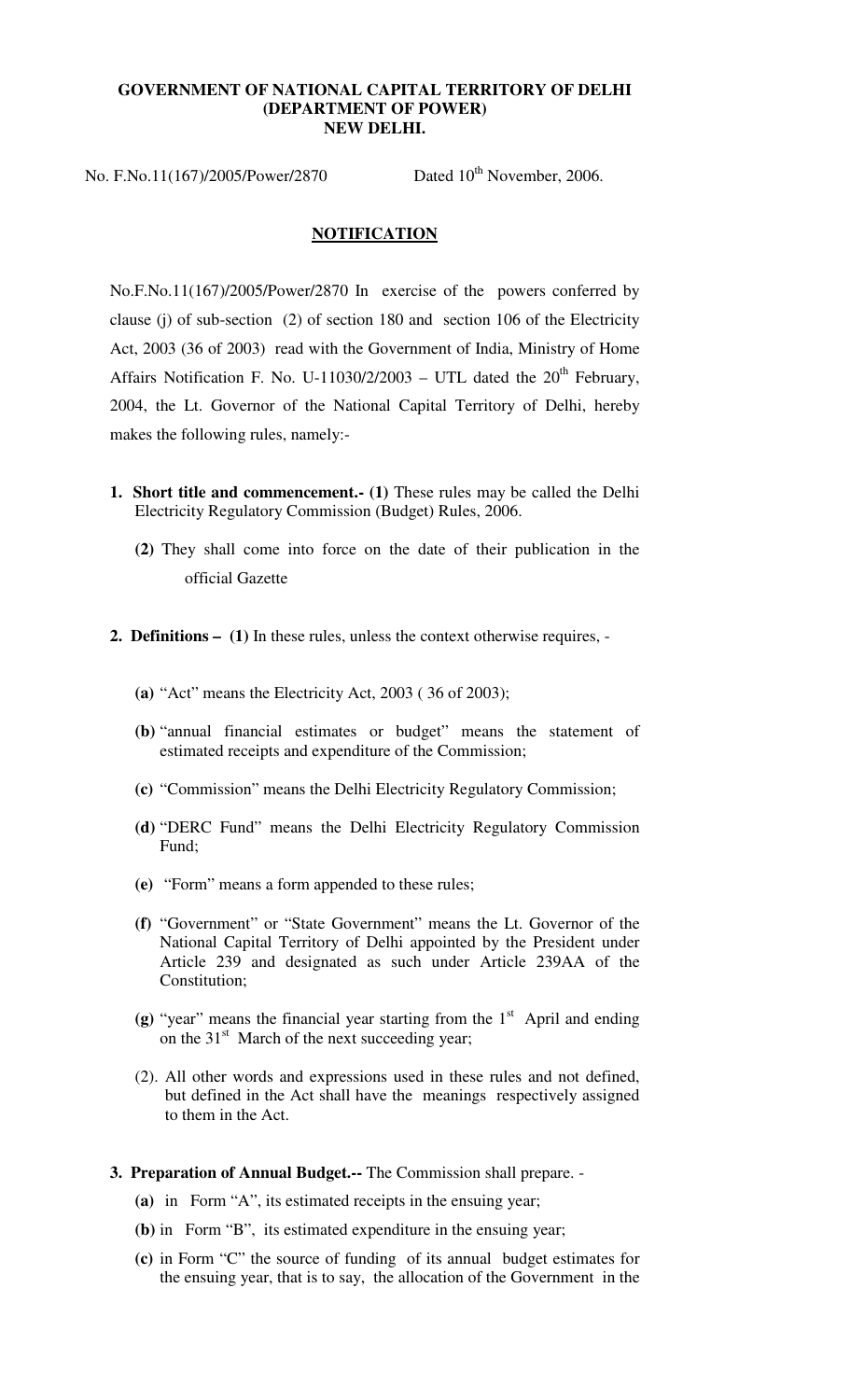shape of grant-in-aid, if any, and the allocation of the Commission from the DERC Fund.

- **4. Preparation of revised budget estimates and its submission**. The Commission shall prepare -
	- **(a)** in Form "D", its revised estimated expenditure for the current year;
	- **(b)** in Form "E", the source of funding of the revised estimates for the current year.
- **5. Sources of funding of the budget estimates and the revised estimates.-**

**(1)** The estimates, that is to say, the budget, so prepared shall be, at the first instance, funded from the DERC Fund and in case the DERC Fund is not sufficient, the short fall shall be provided by the Government in the shape of grant-in-aid.

**(2)** Any increase in the revised estimates for the current year so prepared, shall be, at the first instance, funded from the DERC Fund and in case the DERC Fund is not sufficient, the short fall shall be provided by the Government in the shape of grant-in-aid.

#### **6. Submission of the budget estimates and the revised estimates.-**

The revised estimates for the current year and the budget estimates for the ensuing year to be prepared under rules, 3 and 4 above, shall be submitted to the Government on or before the 1<sup>st</sup> November of the current year or on such extended time as may be specified by the Government.

**7. Miscellaneous.-** In case of any doubt regarding the interpretation of these rules, or when express provision has not been made in these rules about a particular matter, the same shall be referred to the Government whose decision shall be final.

> **By order and in the name of the Lt. Governor of the National Capital Territory of Delhi,**

> > **(RAKESH MEHTA) Principal Secretary (Power)**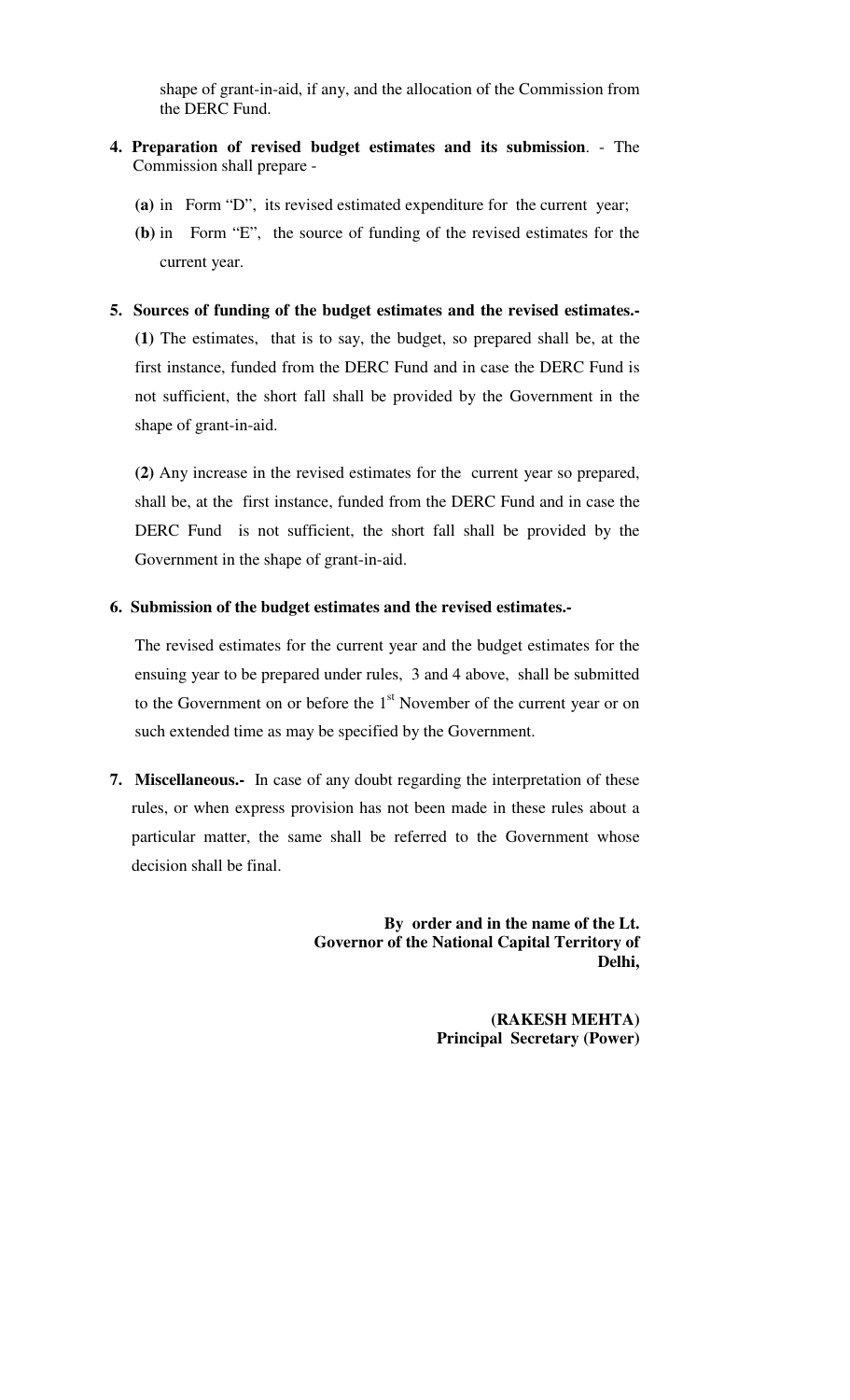### **FORM "A"**

## [See rule 3 (a) ]

# **(To be submitted to Government for making provision of grants)**

# **DELHI ELECTRICITY REGULATORY COMMISSION**

# **BUDGET ESTIMATE OF TOTAL RECEIPTS OF THE COMMISSION**

**Financial year …………………….**

| <b>Source of Fund</b>                                            | <b>Actual Receipts</b><br>during the last two<br>years | <b>Estimated</b><br><b>Receipts during</b><br>the next<br><b>Financial Year</b> | <b>Estimated</b><br><b>Receipts</b><br>during the next<br><b>Financial Year</b> | <b>Remarks</b> |
|------------------------------------------------------------------|--------------------------------------------------------|---------------------------------------------------------------------------------|---------------------------------------------------------------------------------|----------------|
| (1)                                                              | (2)                                                    | (3)                                                                             | (4)                                                                             | (5)            |
| Receipts on account of<br>Fees and Charges                       |                                                        |                                                                                 |                                                                                 |                |
| Receipt<br>on<br>account<br>Grant-in-aid<br>from<br><b>GNCTD</b> |                                                        |                                                                                 |                                                                                 |                |
| Receipts from all other<br>Sources/Funding<br>Agencies           |                                                        |                                                                                 |                                                                                 |                |
| <b>Interest Receipts</b>                                         |                                                        |                                                                                 |                                                                                 |                |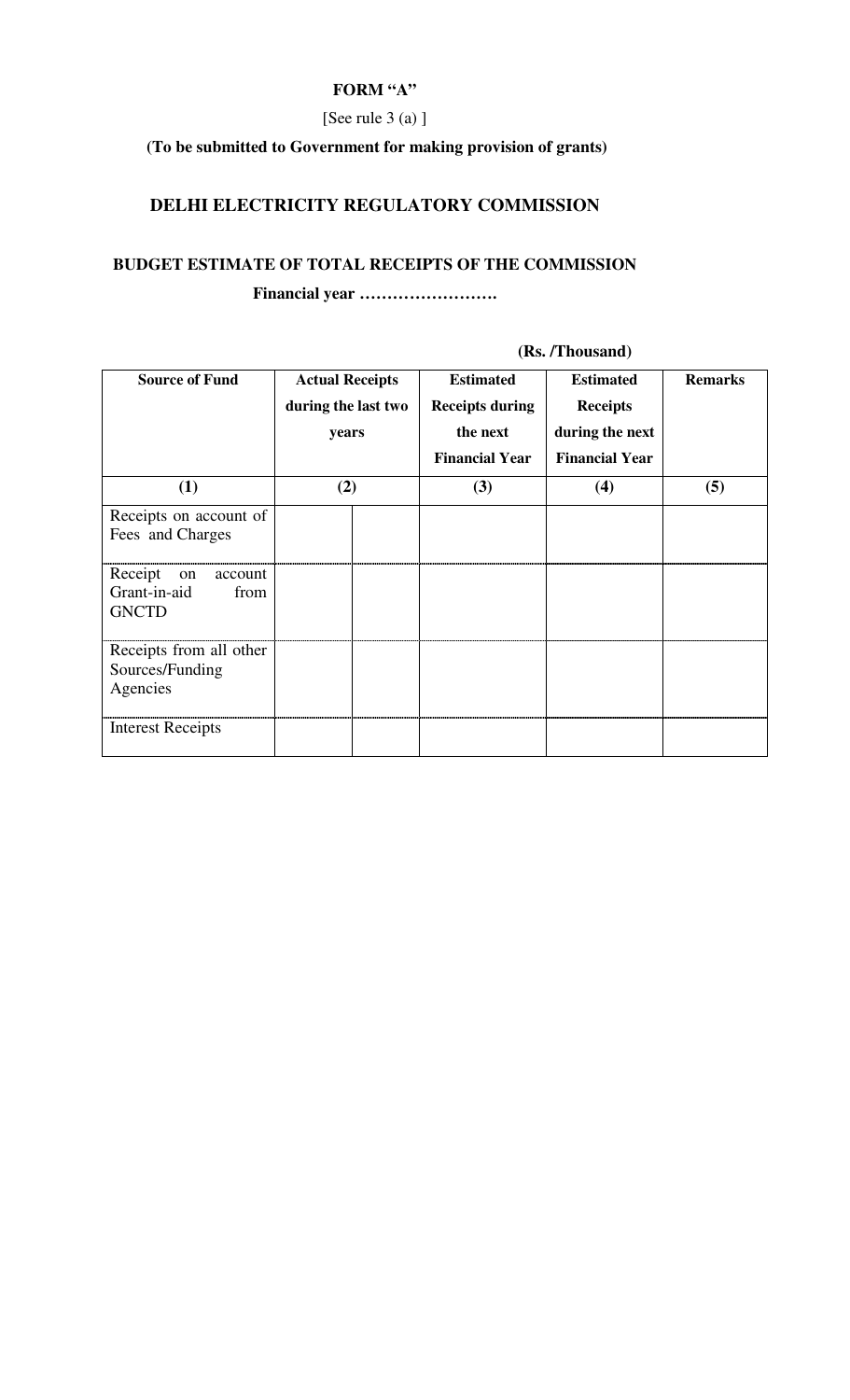### **FORM "B"**

### [See rule 3 (b)]

(To be submitted to Government for making provision of grants)

# **DELHI ELECTRICITY REGULATORY COMMISSION**

## **BUDGET ESTIMATE OF TOTAL EXPENDITURE OF THE**

### **COMMISSION**

## **Financial year …………………….**

| <b>Head of Expenditure</b>                | <b>Actual Expenditure</b><br>incurred during the<br>last two years |  | <b>Estimated</b><br><b>Expenditure</b><br>during the<br><b>Current</b><br><b>Financial Year</b> | <b>Estimated</b><br><b>Expenditure</b><br>during the<br><b>Next Financial</b><br>Year | <b>Reasons for</b><br><b>Variation</b> |  |
|-------------------------------------------|--------------------------------------------------------------------|--|-------------------------------------------------------------------------------------------------|---------------------------------------------------------------------------------------|----------------------------------------|--|
| (1)                                       | (2)                                                                |  | (3)                                                                                             | (4)                                                                                   | (5)                                    |  |
| <b>REVENUE SECTION</b>                    |                                                                    |  |                                                                                                 |                                                                                       |                                        |  |
| Salary                                    |                                                                    |  |                                                                                                 |                                                                                       |                                        |  |
| Wages                                     |                                                                    |  |                                                                                                 |                                                                                       |                                        |  |
| <b>Overtime Allowance</b>                 |                                                                    |  |                                                                                                 |                                                                                       |                                        |  |
| <b>Domestic Travel</b><br><b>Expenses</b> |                                                                    |  |                                                                                                 |                                                                                       |                                        |  |
| <b>Office Expenses</b>                    |                                                                    |  |                                                                                                 |                                                                                       |                                        |  |
| Foreign Travel Expenses                   |                                                                    |  |                                                                                                 |                                                                                       |                                        |  |
| <b>Rent and Taxes</b>                     |                                                                    |  |                                                                                                 |                                                                                       |                                        |  |
| Publication                               |                                                                    |  |                                                                                                 |                                                                                       |                                        |  |
| Advertising and<br>Publicity              |                                                                    |  |                                                                                                 |                                                                                       |                                        |  |
| <b>Professional Services</b>              |                                                                    |  |                                                                                                 |                                                                                       |                                        |  |
| <b>Other Charges</b>                      |                                                                    |  |                                                                                                 |                                                                                       |                                        |  |
| <b>CAPITAL SECTION</b>                    |                                                                    |  |                                                                                                 |                                                                                       |                                        |  |
| Capital Expenditure                       |                                                                    |  |                                                                                                 |                                                                                       |                                        |  |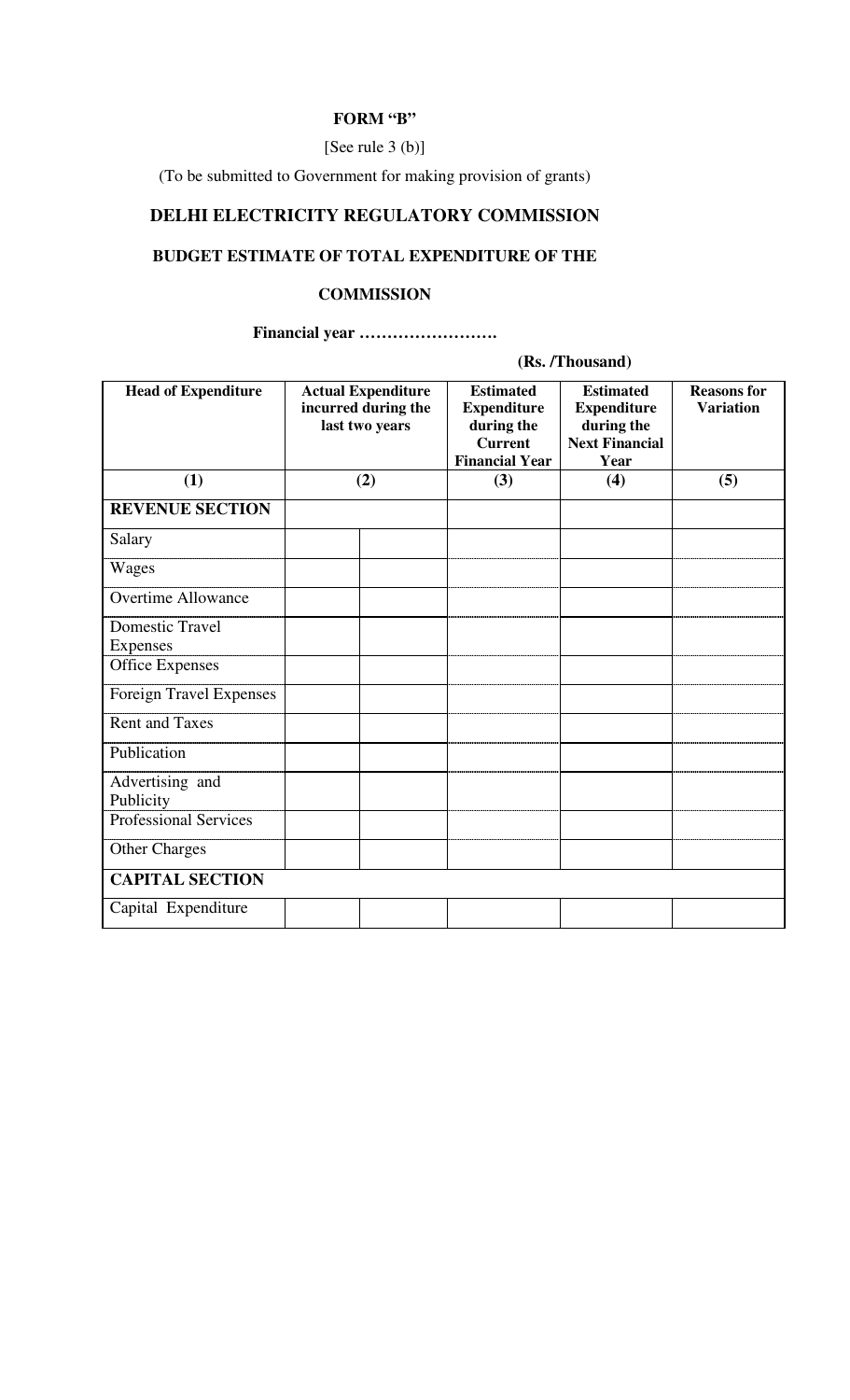## **FORM "C"**

### [See rule 3 (c)]

(To be submitted to Government for making provision of grants)

# **DELHI ELECTRICITY REGULATORY COMMISSION**

# **FUNDING OF BUDGET ESTIMATES OF THE COMMISSION**

**Financial year …………………….**

| Approved Outlay vis-à-vis Funding of<br><b>Outlay of previous 2 years</b> |                                                                                          | <b>Budget Estimates vis-à-vis proposed</b><br><b>Funding of Budget Estimates for the</b> | <b>Reasons</b><br>for<br>variation                                         |                                               |                                                                              |     |
|---------------------------------------------------------------------------|------------------------------------------------------------------------------------------|------------------------------------------------------------------------------------------|----------------------------------------------------------------------------|-----------------------------------------------|------------------------------------------------------------------------------|-----|
| <b>Approved</b><br>Outlay                                                 | Govt.<br><b>Contribution in</b><br>the approved<br>outlay/Grant-in-<br>aid<br>(Lump-sum) | Commission's<br>contribution<br>from the DERC<br>Fund<br>$(Lump-sum)$                    | <b>Budget</b><br><b>Estimates</b><br>proposed for<br>the Financial<br>Year | Govt.<br><b>Contribution</b><br>/Grant-in-aid | Commission's<br>contribution<br>from the<br><b>DERC</b> Fund<br>$(Lump-sum)$ |     |
| (1)                                                                       | (2)                                                                                      | (3)                                                                                      | (4)                                                                        | (5)                                           | (6)                                                                          | (7) |
|                                                                           |                                                                                          |                                                                                          |                                                                            |                                               |                                                                              |     |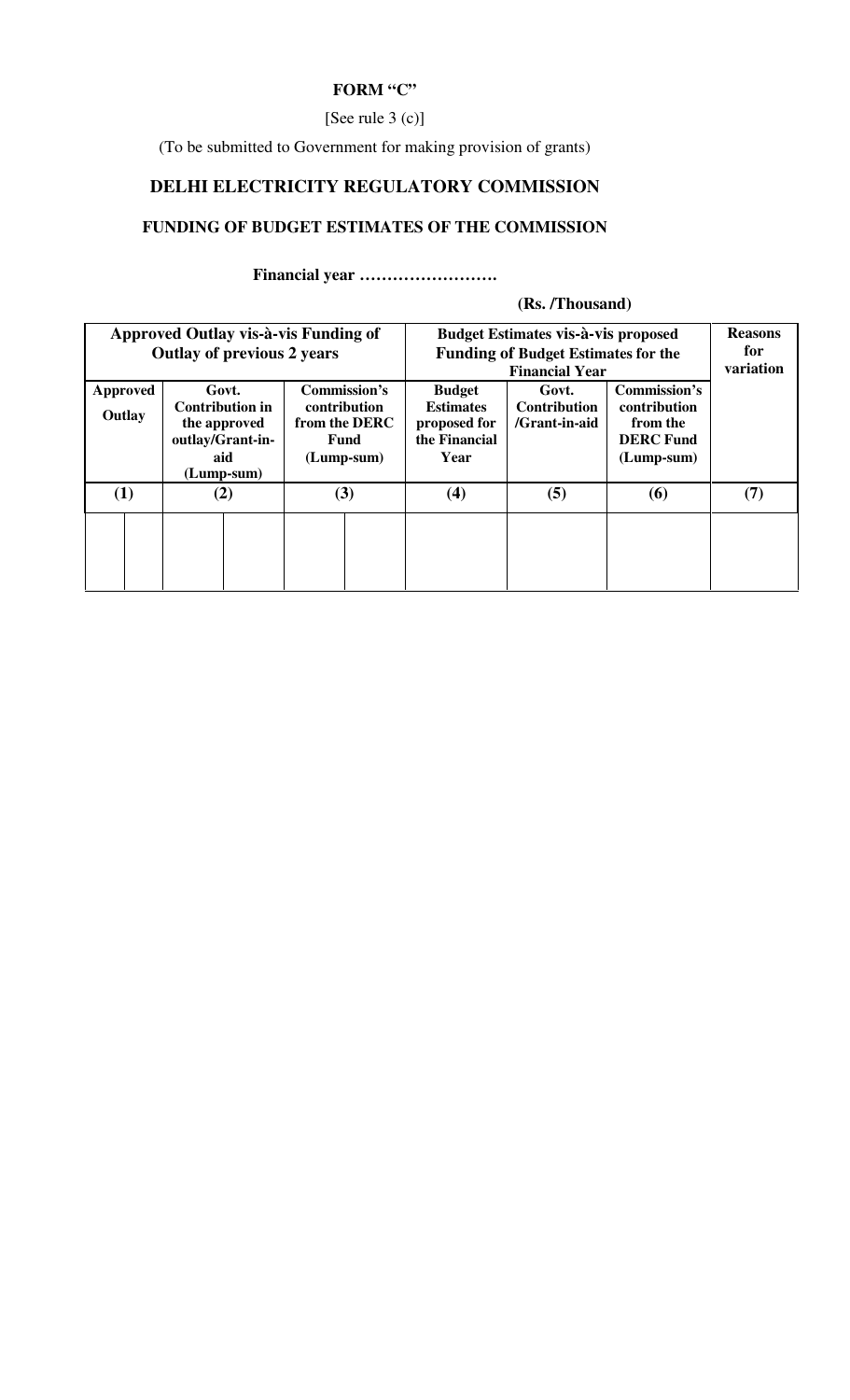### **FORM "D"**

[See rule 4 (a)]

(To be submitted to Government for making provision of grants)

# **DELHI ELECTRICITY REGULATORY COMMISSION**

# **REVISED ESTIMATES TOTAL EXPENDITURE OF THE**

### **COMMISSION**

Financial year …………………….

| <b>Head of Expenditure</b>         | <b>Approved</b><br>Outlay for the<br>current<br><b>Financial</b><br>Year | <b>Actual</b><br><b>Expenditure</b><br>incurred<br>during the last<br>8 months<br>period of the<br>previous<br><b>Financial Year</b> | <b>Actual</b><br><b>Expenditure</b><br><b>Incurred</b><br>during the first<br>four months of<br>current<br><b>Financial Year</b> | <b>Revised</b><br><b>Estimates for</b><br>the current<br><b>Financial</b><br>Year | <b>Reasons for</b><br><b>Variation</b> |
|------------------------------------|--------------------------------------------------------------------------|--------------------------------------------------------------------------------------------------------------------------------------|----------------------------------------------------------------------------------------------------------------------------------|-----------------------------------------------------------------------------------|----------------------------------------|
| (1)                                | (2)                                                                      | (3)                                                                                                                                  | (4)                                                                                                                              | (5)                                                                               | (6)                                    |
| <b>REVENUE SECTION:</b>            |                                                                          |                                                                                                                                      |                                                                                                                                  |                                                                                   |                                        |
| Salary                             |                                                                          |                                                                                                                                      |                                                                                                                                  |                                                                                   |                                        |
| Wages                              |                                                                          |                                                                                                                                      |                                                                                                                                  |                                                                                   |                                        |
| <b>Overtime Allowance</b>          |                                                                          |                                                                                                                                      |                                                                                                                                  |                                                                                   |                                        |
| <b>Domestic Travel</b><br>Expenses |                                                                          |                                                                                                                                      |                                                                                                                                  |                                                                                   |                                        |
| <b>Office Expenses</b>             |                                                                          |                                                                                                                                      |                                                                                                                                  |                                                                                   |                                        |
| Foreign Travel Expenses            |                                                                          |                                                                                                                                      |                                                                                                                                  |                                                                                   |                                        |
| <b>Rent Rates and Taxes</b>        |                                                                          |                                                                                                                                      |                                                                                                                                  |                                                                                   |                                        |
| Publication                        |                                                                          |                                                                                                                                      |                                                                                                                                  |                                                                                   |                                        |
| Advertising and<br>Publicity       |                                                                          |                                                                                                                                      |                                                                                                                                  |                                                                                   |                                        |
| <b>Professional Services</b>       |                                                                          |                                                                                                                                      |                                                                                                                                  |                                                                                   |                                        |
| <b>Other Charges</b>               |                                                                          |                                                                                                                                      |                                                                                                                                  |                                                                                   |                                        |
| <b>CAPITAL SECTION:</b>            |                                                                          |                                                                                                                                      |                                                                                                                                  |                                                                                   |                                        |
| Capital Expenditure                |                                                                          |                                                                                                                                      |                                                                                                                                  |                                                                                   |                                        |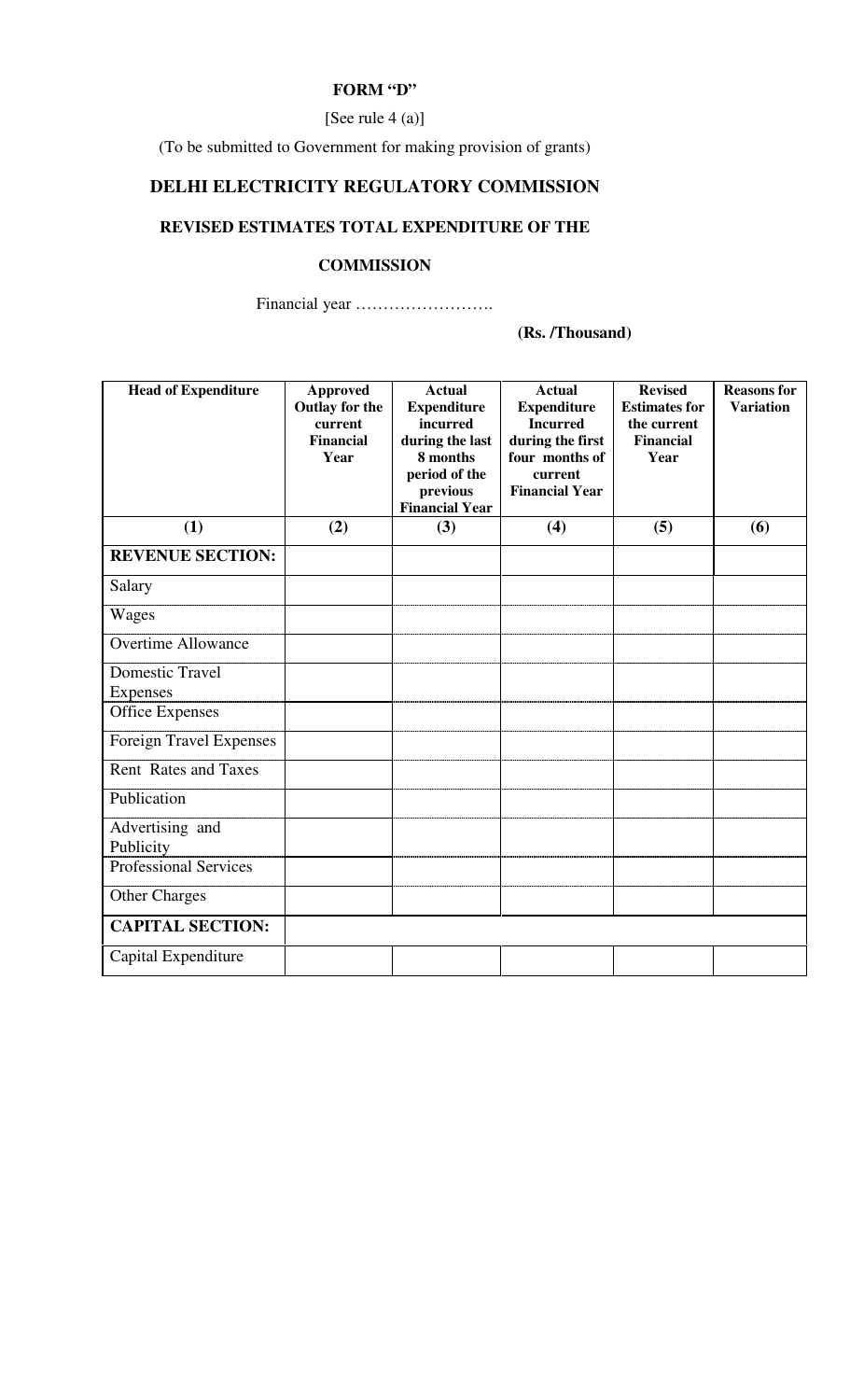## **FORM "E"**

### [See rule 4 (b)]

(To be submitted to Government for making provision of grants)

# **DELHI ELECTRICITY REGULATORY COMMISSION**

# **FUNDING OF REVISED ESTIMATES OF THE COMMISSION**

**Financial year …………………….**

| Approved Outlay vis-à-vis Funding of<br><b>Outlay of the Current Financial Year</b> |                                                                                            |                                                                       | Revised Estimates vis-à-vis proposed<br><b>Funding of RE for the Current Financial</b> | <b>Reasons</b><br>for<br>variation                            |                                                                            |     |
|-------------------------------------------------------------------------------------|--------------------------------------------------------------------------------------------|-----------------------------------------------------------------------|----------------------------------------------------------------------------------------|---------------------------------------------------------------|----------------------------------------------------------------------------|-----|
| Approved<br>Outlay                                                                  | Govt.<br><b>Contribution in</b><br>the approved<br>outlay/Grant-in-<br>aid<br>$(Lump-sum)$ | Commission's<br>contribution<br>from the DERC<br>Fund<br>$(Lump-sum)$ | <b>Revised</b><br><b>Estimates for</b><br>the Current<br><b>Financial</b><br>Year      | Govt.<br><b>Contribution</b><br>/Grant-in-aid<br>$(Lump-sum)$ | Commission's<br>contribution<br>from the<br><b>DERC</b> Fund<br>(Lump-sum) |     |
| (1)                                                                                 | (2)                                                                                        | (3)                                                                   | (4)                                                                                    | (5)                                                           | <b>(6)</b>                                                                 | (7) |
|                                                                                     |                                                                                            |                                                                       |                                                                                        |                                                               |                                                                            |     |